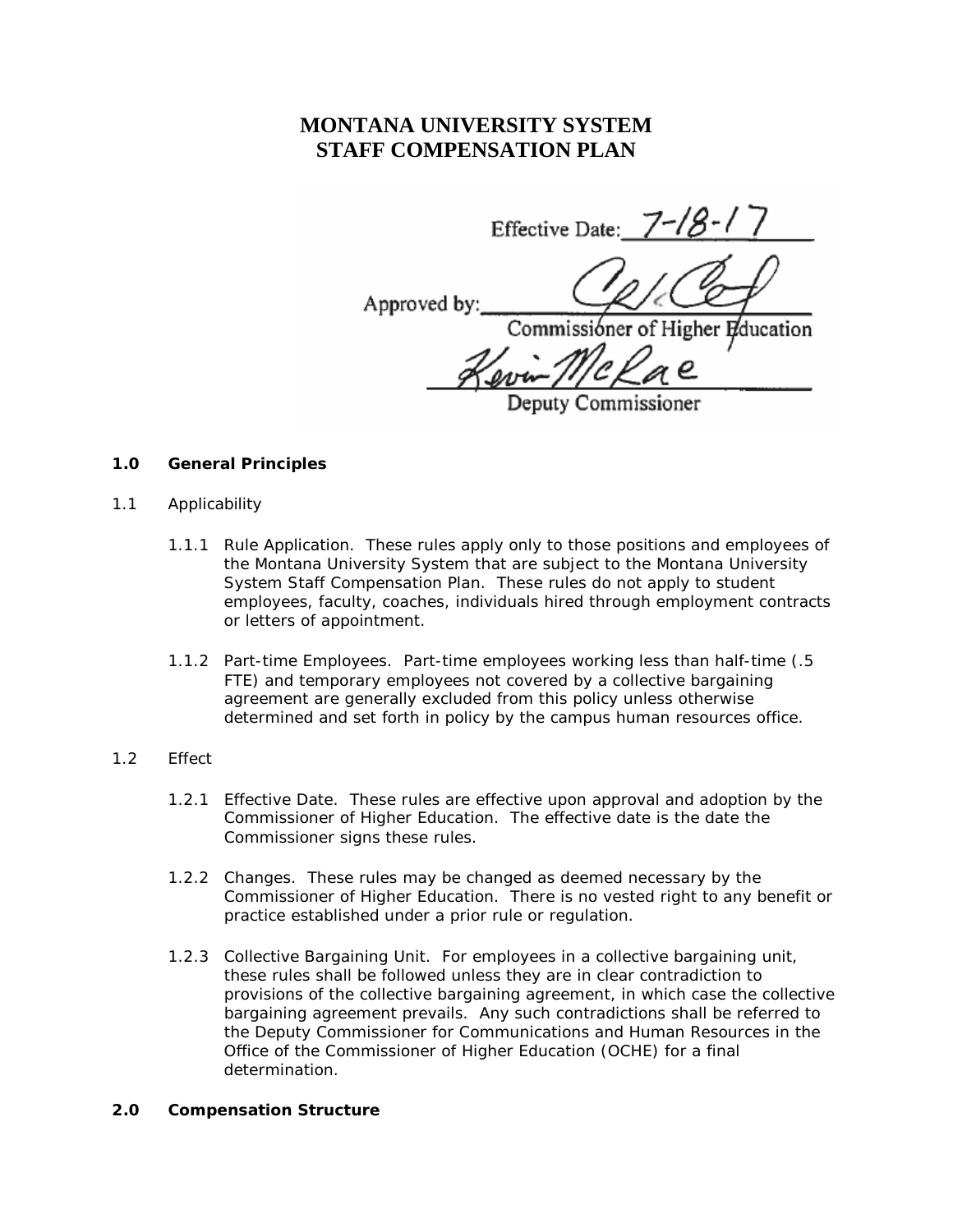## 2.1 Job Titles

Job titles are established by OCHE in collaboration with system human resources offices based on a comparison to the Standard Occupation Code (SOC) definitions used in the Occupational Employment Statistics (OES) survey published by the U.S. Department of Labor, along with a comparison to other similar positions in the Montana University System and College University Professional Association – Human Resources (CUPA).

### 2.2 Hiring Range

A hiring range is established by OCHE in collaboration with System human resources offices for each job title that shall include both a minimum entry rate (low entry) and a maximum entry rate (high entry). The Commissioner's of Higher Education designee shall give final approval of hiring ranges. The Office of the Commissioner of Higher Education will publish and maintain a list of job titles and hiring ranges (specifying low and high entry) used in the Montana University System. Individual campuses may also publish the list.

- 2.2.1 Low Entry Wage. The low entry wage rate for each job title is established and updated on an approximate biennial basis based on OES data.
	- 2.2.1.2 No low entry wage is set at a rate less than \$10.70 per hour.
- 2.3 Utilizing Hiring Ranges for Newly-hired employees

Newly-hired employees shall normally be paid no less than the low entry wage established for each job title.

- 2.3.1 Training Rate. A hiring authority may offer an applicant who does not have all of the required knowledge, skills, abilities or experience a wage that is less than the low entry wage for the job title if the amount is equal to or above the MUS minimum wage. In such instances the newly-hired employee's wage shall be set at a rate no less than 90% of the low entry wage established for the job title. Typically when an employee is hired for less than the low entry wage, the employee is placed on a training assignment that provides for a wage increase upon completion of a specific set of requirements. Each campus shall determine the administrative approvals required to pay a newlyhired employee less than the low entry wage.
- 2.3.2 High Entry Wage. The high entry wage is the maximum wage rate that normally may be paid to a newly-hired employee.
- 2.3.3 Hiring Within the Wage Range. Hiring authorities may not pay a newly-hired employee a higher entry wage rate than the base wage being paid any other employee with the same job title on the campus at which the vacancy exists. Exceptions will only be permitted when a higher wage is necessary to fill the vacancy and only when the newly-hired employee has demonstrably greater qualifications than any lower paid employee in the same job title. The evaluating "demonstrably greater qualifications" consideration should be given to directly relevant education and/or experience.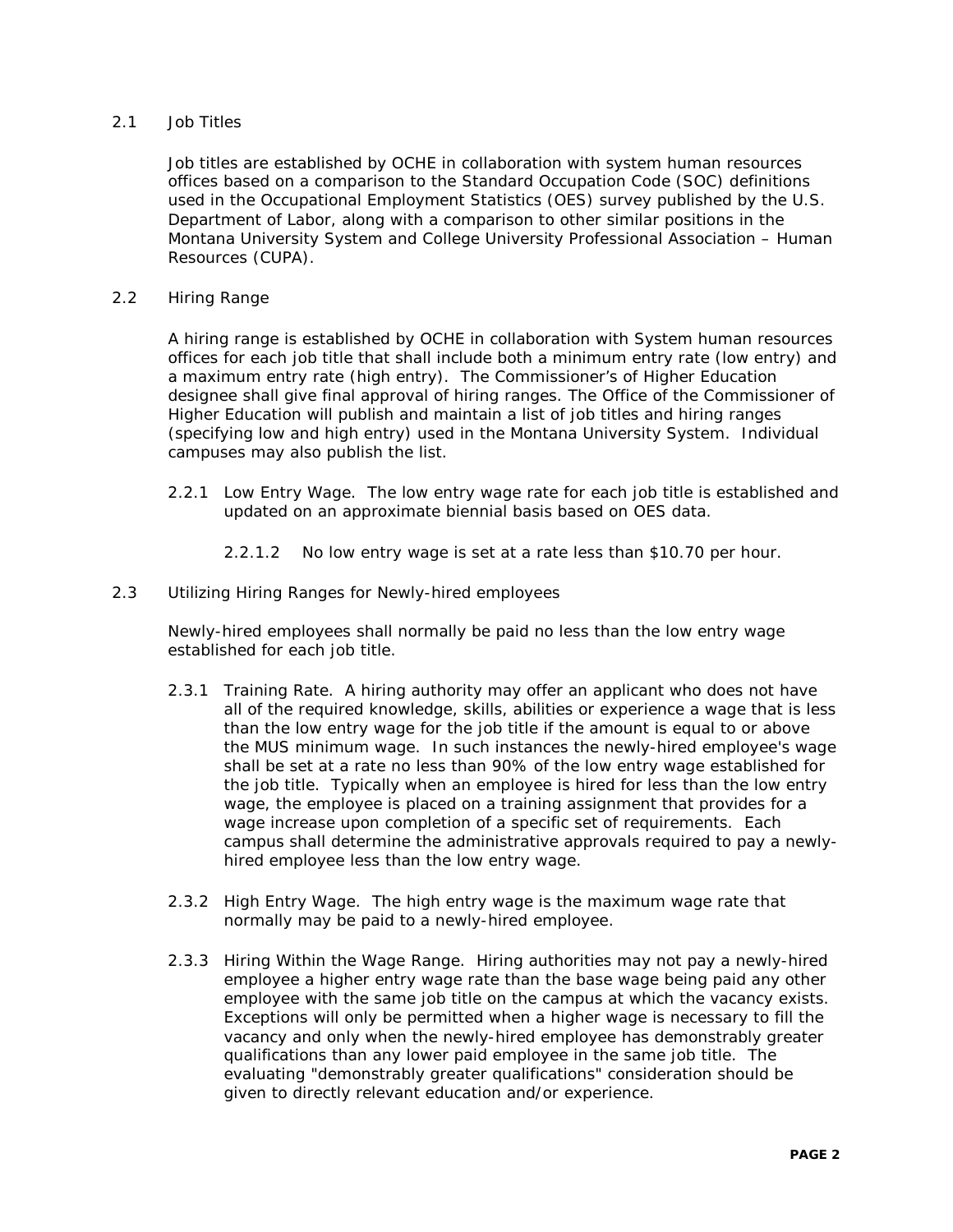- 2.3.4 Wage Flexibility. If additional wage flexibility beyond the high entry for the job title is deemed necessary to fill a vacancy because an open recruitment failed to attract a qualified applicant or there is a history of failed job searches for the job title, strategic pay may be requested.
- 2.4 Wage Rate for Employees Changing Job Titles

When an employee accepts a new position with a different job title, the employee's new base wage rate shall be calculated according to the following criteria.

- 2.4.1 If the new position to which the employee is transferring has a low entry rate of pay that is at least 50 cents higher than the low entry rate of the employee's current position, the transfer shall be considered a promotion.
- 2.4.2 In the case of a promotion, the employee's base wage will be increased by 9% or the low entry of the new position, whichever is greater.
- 2.4.3 In unusual circumstances when it is necessary to pay a promoted employee a rate higher than that established by Section 2.4.2, new hire provisions set forth in 2.3.3 and 2.3.4 may be utilized.
- 2.4.4 If the new position to which an employee is transferring has a low entry rate of pay that is at least 50 cents lower than the low entry of the employee's current position, the transfer shall be considered a demotion. The employee's new rate of pay shall be established based on length of service in comparison to other employees in the title.
- 2.4.5 If an employee transfers to a new position with the same job title and/or substantially the same low entry rates, the employee's base rate of pay will be maintained.
- 2.5 Temporary Promotion

Temporary promotions may be utilized in response to organizational need including but not limited to: reorganization or a temporary vacancy. The appropriate rate of increase in the event of a temporary promotion shall normally be between 5% and 9% depending upon the scope and complexity of additional duties and responsibilities assigned.

2.6 Approvals and Justification Required

Hiring authorities must be sensitive to potential problems that may result if a newlyhired employee is paid a higher wage than a longer-term employee. Sometimes this is necessary and justifiable in the event of serious recruitment and retention problems or if the newly-hired employee has unique skills that are needed in the department and/or the employee has significant prior experience. Before approving a higher wage, current wages, length of employment, and level of experience of current employees within the same job title must be reviewed. The rationale for paying a newly-hired employee a higher wage must be justified in writing. A proposal for addressing any perceived inequities that may result from this request shall be included in the justification.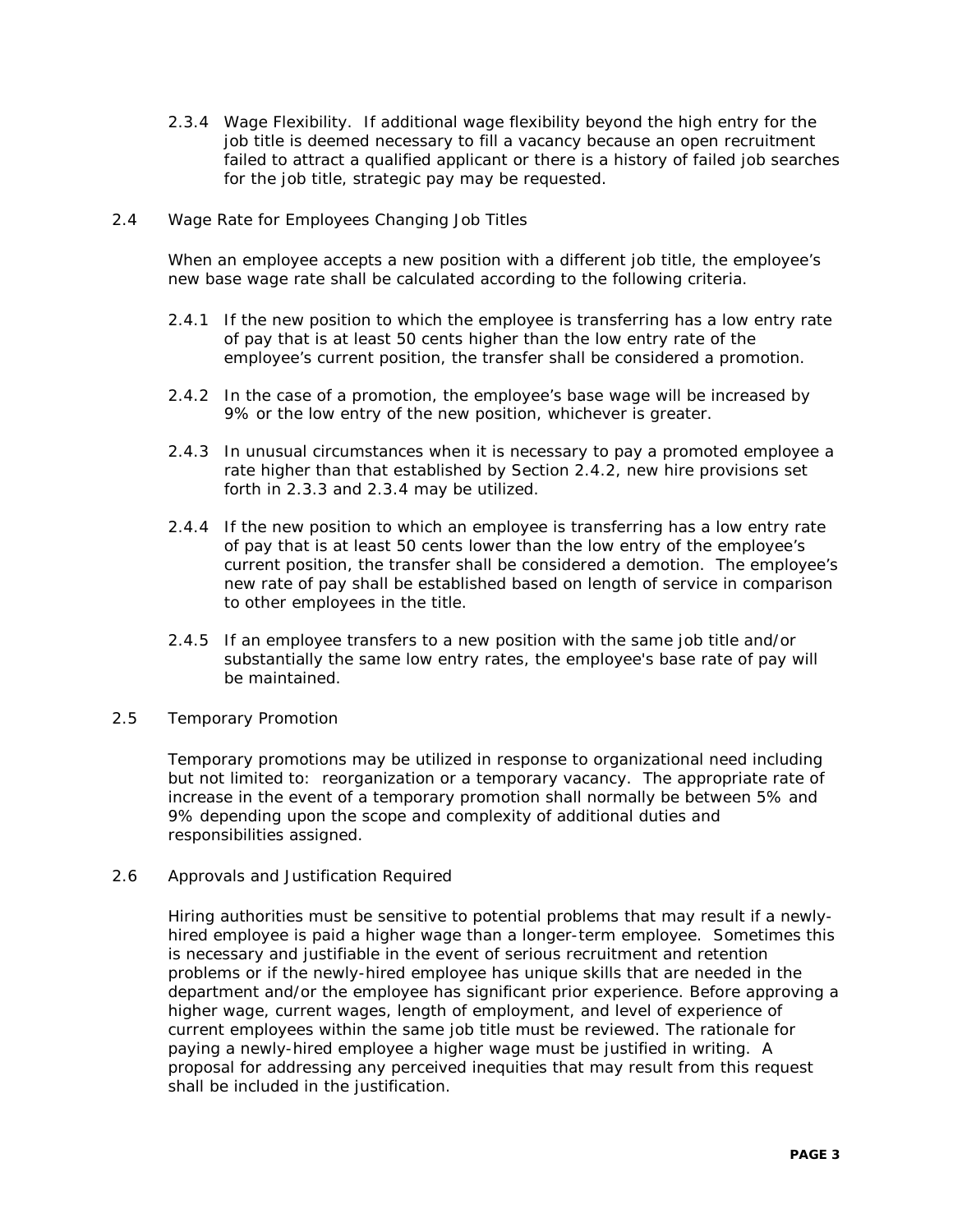If a hiring authority proposes to offer a wage that is higher than the wage paid a current employee in the same job title on the same campus, additional administrative approvals are required. The approval process shall be established at each campus.

## **3.0 Across-The-Board Pay Increases**

3.1 Amount and Effective Date

The amount and effective dates are determined by Board of Regent policy and through the collective bargaining process.

## 3.2 Eligibility

- 3.2.1 Permanent employees hired prior to the effective date of the wage increase are eligible to receive any across-the-board wage increase.
- 3.2.2 Temporary employees hired for a period of less than four (4) consecutive months are not eligible for any across-the-board wage increase.
- 3.2.3 Temporary employees hired for four (4) or more consecutive months may or may not be eligible for any across-the-board wage increases as determined by each campus and any applicable collective bargaining agreement.

## **4.0 Strategic Pay**

Permanent employees covered by this policy who have completed their probationary period may be eligible for retention and newly-hired Strategic Pay. The award of Strategic Pay is at the employer's discretion pursuant to approval criteria. There is no entitlement to Strategic Pay. In order to be eligible for Strategic Pay, the employee must have a current Role Description. The employee must have no active formal disciplinary action and is only eligible for Strategic Pay if a current Performance Review indicates a rating of Met or Exceeded Expectations for the most recent performance development cycle.

#### 4.1 Criteria

Strategic Pay may be awarded at the discretion of the employer, pursuant to approval criteria, in the following circumstances:

- 4.1.1 To retain an employee with unique knowledge, skills, or abilities that are critical or vital to the achievement of the University's or department's mission or strategic goals when the employee's resignation would have a significant adverse impact on the accomplishment of critical and time-sensitive projects or when such employee has received a more lucrative job offer or otherwise presents compelling evidence of his/her marketability; or
- 4.1.2 To mitigate problems with documented recruitment and retention issues; or
- 4.1.3 To some or all current employees performing the same work under the same working conditions requiring the same level of knowledge, skill, or ability in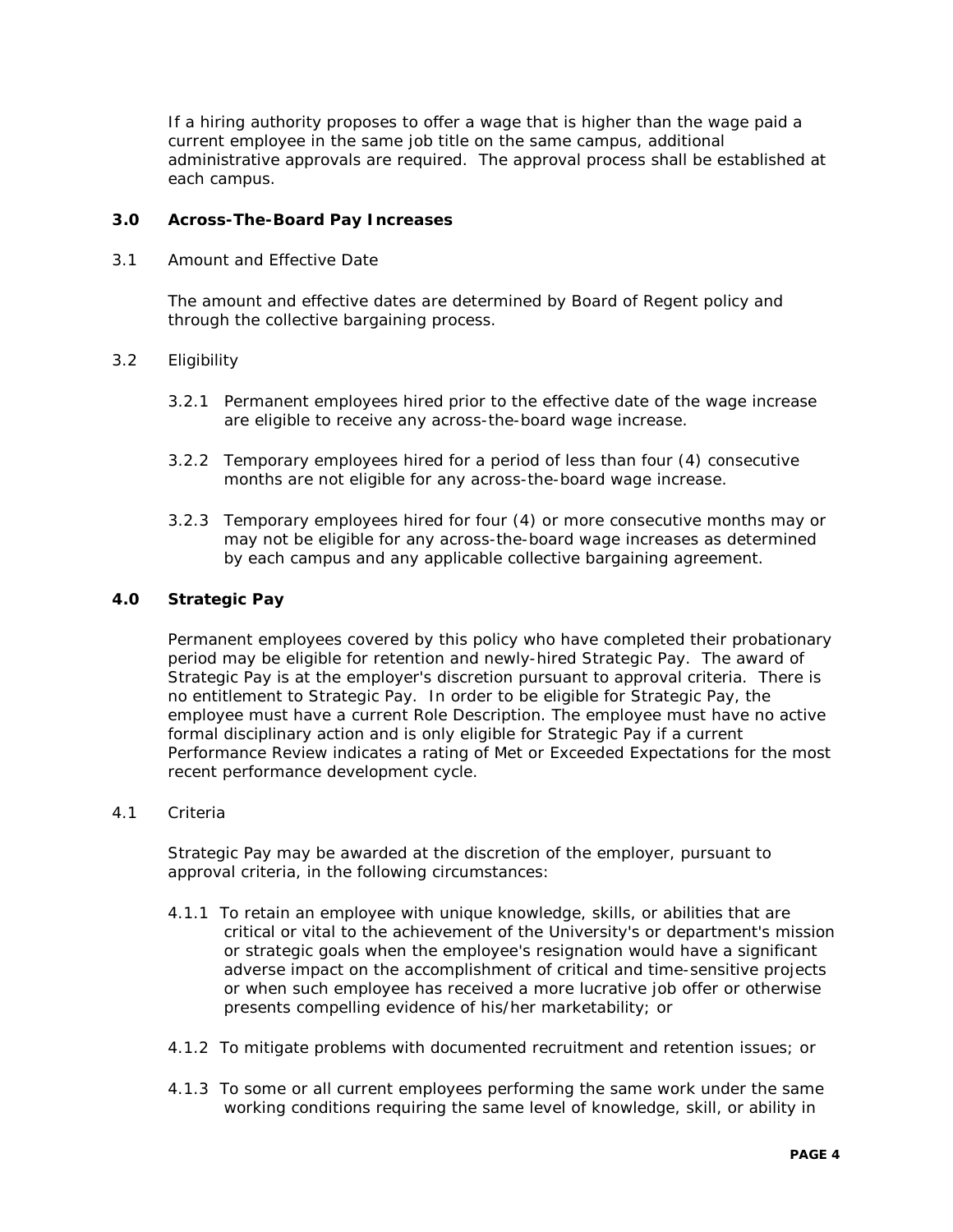order to resolve inequities created when it was necessary to pay a newlyhired employee a higher wage than current employees with equal or greater qualifications and performance; or

- 4.1.4 To compensate an employee who is required to perform a job under unique working conditions that have resulted in documented recruitment and retention problems.
- 4.1.5 The fact that Strategic Pay is granted to one or more employees on the same or another campus or in the same or another department may not be used as justification for additional Strategic Pay requests.

### 4.2 Types and Amounts

- 4.2.1 Type. Strategic Pay may be a permanent or temporary base adjustment. Strategic Pay may also be a one-time or periodic bonus that is not added to an employee's base.
- 4.2.2 Amount. The amount of Strategic Pay is determined by the employer pursuant to approval criteria. Factors to consider when determining Strategic Pay amounts include but are not limited to: the employee's job-related qualifications (experience, knowledge, skills, abilities, and performance); OES wage survey or other survey data as applicable; recruitment and turnover statistics; existing wage relationships within the campus and work unit; the effect that the award of Strategic Pay will have on the morale, productivity and overall operation of the campus and the work unit; and budget availability and constraints.

## 4.3 Approval and Reporting

- 4.3.1 Strategic Pay for Individual Employees. Strategic Pay requests for individual employees must be submitted in writing to the campus Human Resources Director by the Dean/Director of the Department with evidence that the request is supported by the Dean's/Director's supervisor(s) including the appropriate Vice President, Vice Chancellor or Executive Officer. The written request must include justification that explains in detail the purpose and amount of Strategic Pay requested and must address all of the applicable factors listed in section 4.2.2. The source and availability of the funds to be used for Strategic Pay must also be identified in Strategic Pay requests.
	- 4.3.1.1 The campus human resource office shall conduct an independent analysis of wage survey, recruitment, and turnover statistics; compile and analyze any additional information considered beneficial; and determine whether there is sufficient justification for the request. If the strategic pay request is for the purpose of mitigating problems with recruitment and retention, the campus Human Resource Office must verify that the requesting department's recruitment and retention problems are substantially greater than those encountered in other departments.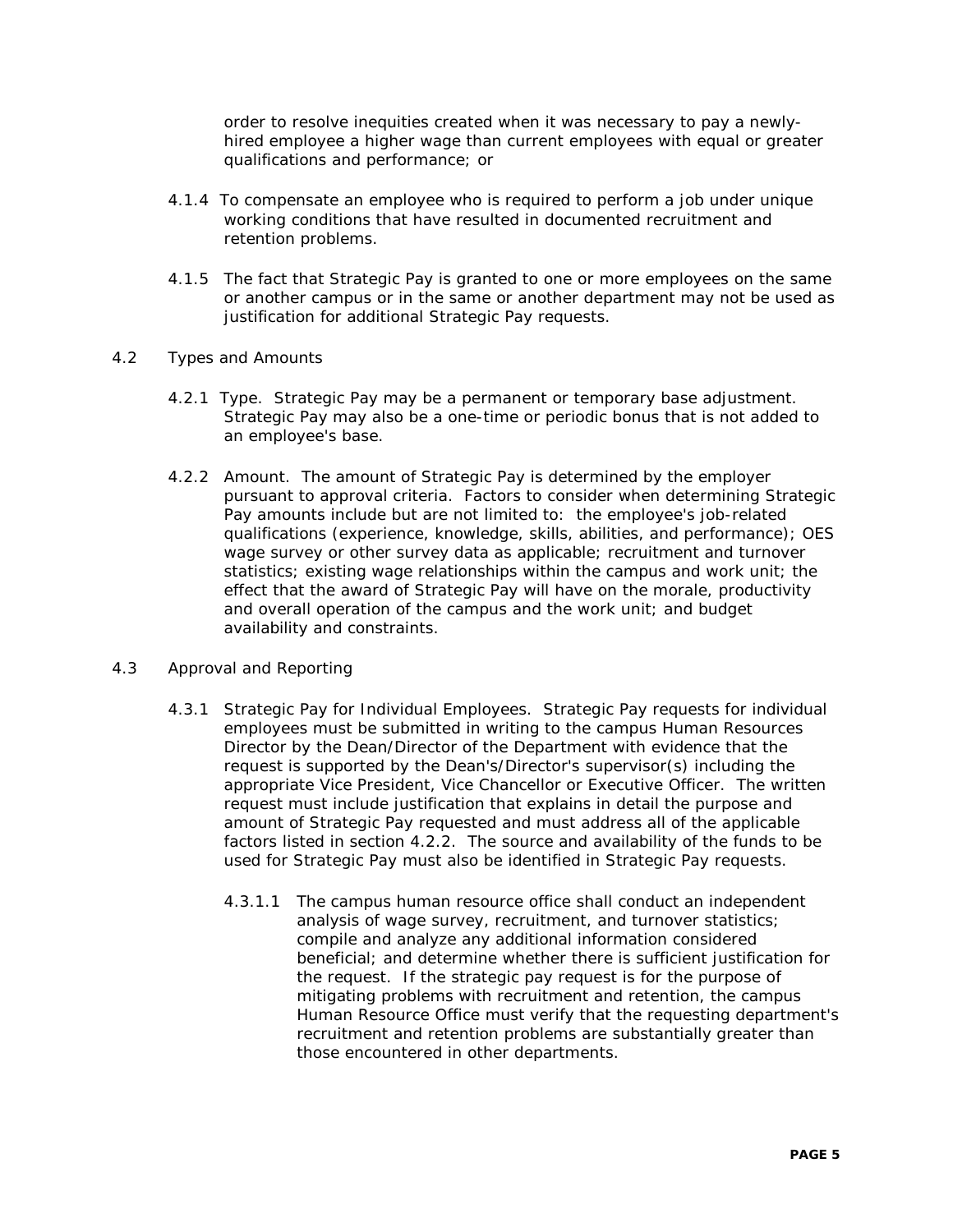- 4.3.1.2 Upon approval of a request for Strategic Pay by the campus human resource office, the request shall be submitted to the campus Chief Executive Officer (CEO) or their designee for final approval. Additional approvals may be required as determined by the appropriate President/Chancellor.
- 4.3.1.3 Each campus shall, by August 1 of each year, submit a report to the Commissioner of Higher Education, which includes the names and job titles of all individuals who received Strategic Pay in the prior fiscal year and the amount, type and purpose of Strategic Pay.
- 4.3.2 Strategic Pay for Multiple Positions. Strategic Pay requests to cover more than one employee holding the same job title must be submitted in writing in the same manner as required for individual Strategic Pay requests. When such pay requests have been approved by the same individuals who must approve individual Strategic Pay requests, the original request including all required approvals shall be submitted to the Commissioner of Higher Education. The Commissioner shall forward the request to all other campuses with employees assigned the same job title in order to provide an opportunity for comment on the proposal. If the Strategic Pay is to cover employees in a bargaining unit, the bargaining agent shall also be notified and given an opportunity to comment on or object to the proposed implementation of Strategic Pay. The Commissioner shall approve the request for Strategic Pay unless opposed by the bargaining agent, another campus, or otherwise considered not in the best interest of the university system.

## **5.0 Progression Pay**

## 5.1 Definition

- 5.1.1 Progression pay is awarded when an employee has advanced to the next step of an approved Career Ladder resulting in a change in title within the Staff Compensation Plan. A position vacancy notice is not required in order for an employee to progress within a Career Ladder. Career Ladders are not available for all positions, or for all employees.
- 5.1.2 There are two requirements for Progression Pay:
	- a. The department must have an operational need for the higher level work; and
	- b. The employee must be interested in the higher level work and must have demonstrated the potential to attain the necessary skills to perform it successfully.

## 5.2 Eligibility

5.2.1 Permanent full-time and part-time employees who have successfully completed their probationary periods are eligible for Progression Pay if all other criteria are met. The employee must have no active disciplinary actions and must have a current Role Description, in addition to having received a Met or Exceeded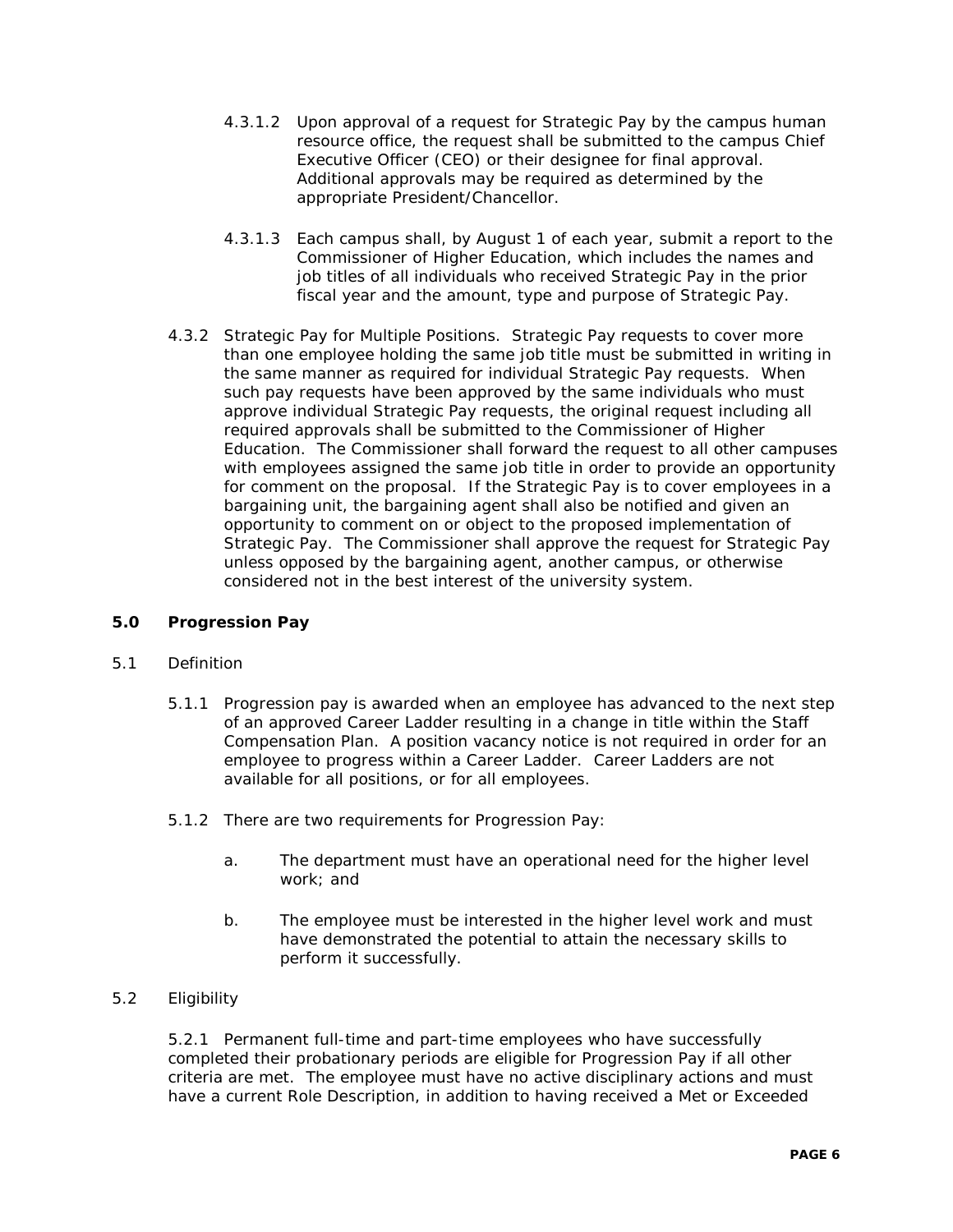Expectations rating on the most recent Performance Review. Temporary and fixedterm employees are not eligible for Progression Pay.

- 5.2.2 The primary criterion for advancement through an approved Career Ladder is whether the department needs someone to perform more complex duties and responsibilities.
- 5.3 Types of Career Ladders
	- 5.3.1 Position Career Ladders are routinely developed there is departmental need. The distinguishing characteristics are analyzed by the campus human resource offices.
	- 5.3.2 Individual Career Ladders may be used for progressions where no position Career Ladder exists. For example, an Individual Career Ladder may be developed for an employee who is an Administrative Associate and is going to move into a more computer support-related role in order to fill a departmental need for technical support.
- 5.4 Procedures for Development of Career Ladders
	- **Step 1:** Employee and supervisor agree that a Career Ladder is appropriate based on business need. The supervisor submits the proposed, revised Role Description to campus human resources office for classification.
	- **Step 2:** Supervisor completes a Progression Plan form, and any other forms required by the campus, requesting approval by department head for either:
		- a. a Position Progression Plan; or
		- b. an Individual Progression Plan. An Individual Progression Plan shall specify the education, experience, distinguishing characteristics and responsibilities required for progression to each level of the Individual Career Ladder.

Human Resource representative is available to provide assistance in designing a Career Ladder and in completing the form.

- **Step 3:** Each form shall include a proposed timeline for the employee's acquisition of the necessary skills and knowledge. Each step of a Career Ladder typically requires approximately six (6) months to one (1) year for completion. The timeframe is based on the time necessary to attain the qualifications, knowledge, skills, and abilities required. In order to complete the career ladder, the employee must demonstrate effectiveness at the higher level.
- **Step 4:** Employee, immediate supervisor, and the Dean/Director must sign the Progression Plan form. Campuses may require other approval signatures.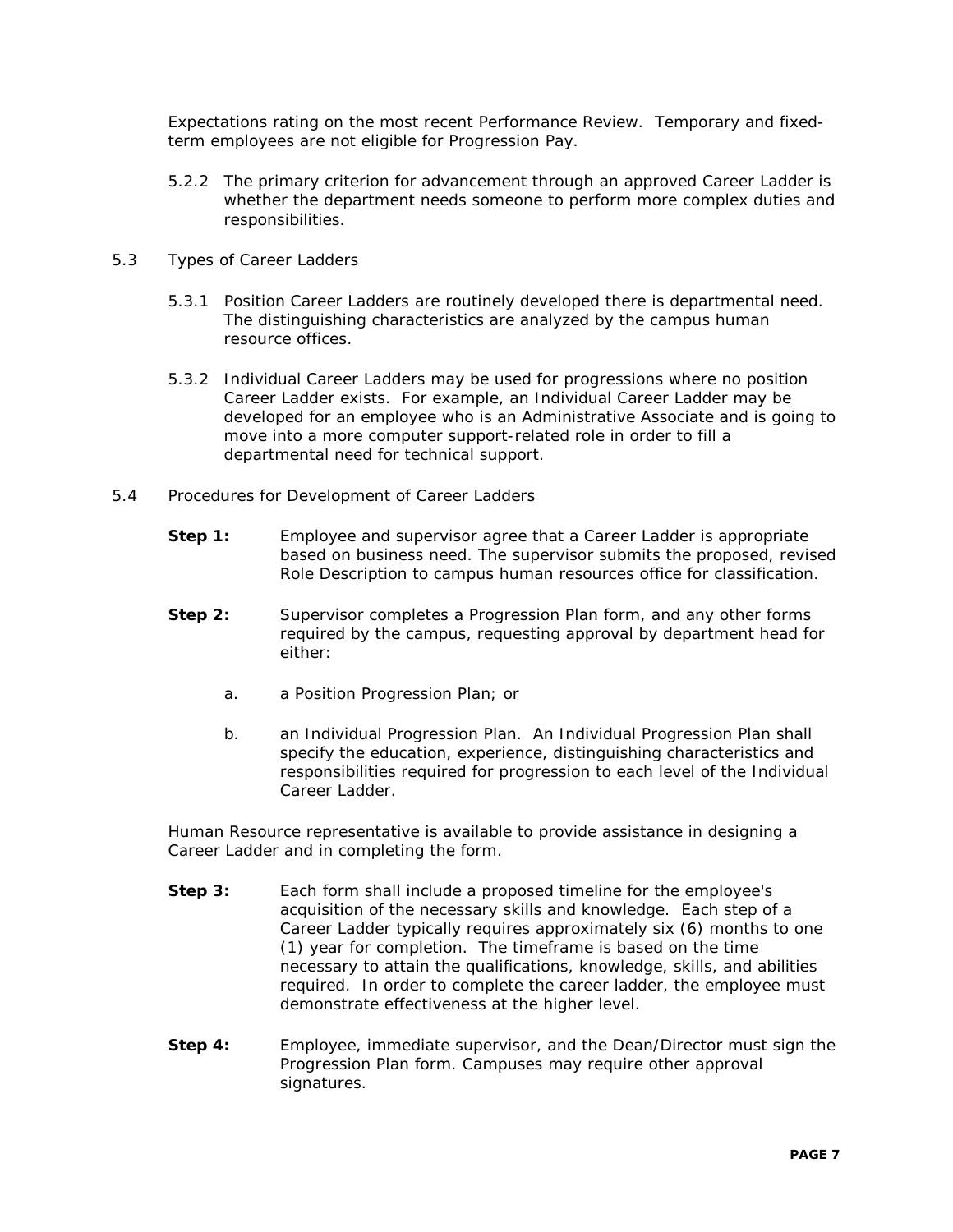#### 5.5 Amount

- 5.5.1 Progression Pay is an increase to the base wage, which is awarded when the employee completes a level of an approved Career Ladder and the department has developed the need for the higher level responsibilities, as outlined in the Progression Plan.
- 5.5.2 Wage rate increases will be based on the additional qualifications required and increased responsibilities assigned.
	- 5.5.2.1 Employees who successfully complete a progression plan shall be eligible for a 9% increase in base wage or the low entry wage of the new job title, whichever is greater.
	- 5.5.2.2 The effective date of the progression pay wage shall be specified in the progression plan but may be delayed if progression plan criteria have not been met. Progression pay may be implemented in one increment of 9% upon completion of the progression plan or may be implemented in up to three proportionate (but not compounded) increments.
- 5.5.3 All Progression Pay increases shall be approved in advance by the campus human resource office.
- 5.5.4 A Progression Pay wage increase will not be justification for a wage adjustment for other employees employed with the same job title within the University.

## **6.0 In-Range Progression Pay**

6.1 Definition

In Range Progression Pay is awarded when there is an increase in an employee's knowledge, skills, duties, and responsibilities within his or her job title and management has identified a need for the higher level responsibilities.

6.2 Eligibility

Permanent full-time and part-time employees who have successfully completed their probationary period are eligible for In-Range Progression Pay if all other criteria are met. The employee must have no active disciplinary actions and must have a current Role Description, in addition to having received a met or exceeded expectations rating on the most recent Performance Review. Temporary and Fixed Term employees are not eligible for In-Range Progression Pay.

6.3 Requirements for In Range Progression Pay

6.3.1 The employee is regularly performing significantly more complex projects, assignments, and responsibilities of the job classification that meet distinct, recognized organizational needs;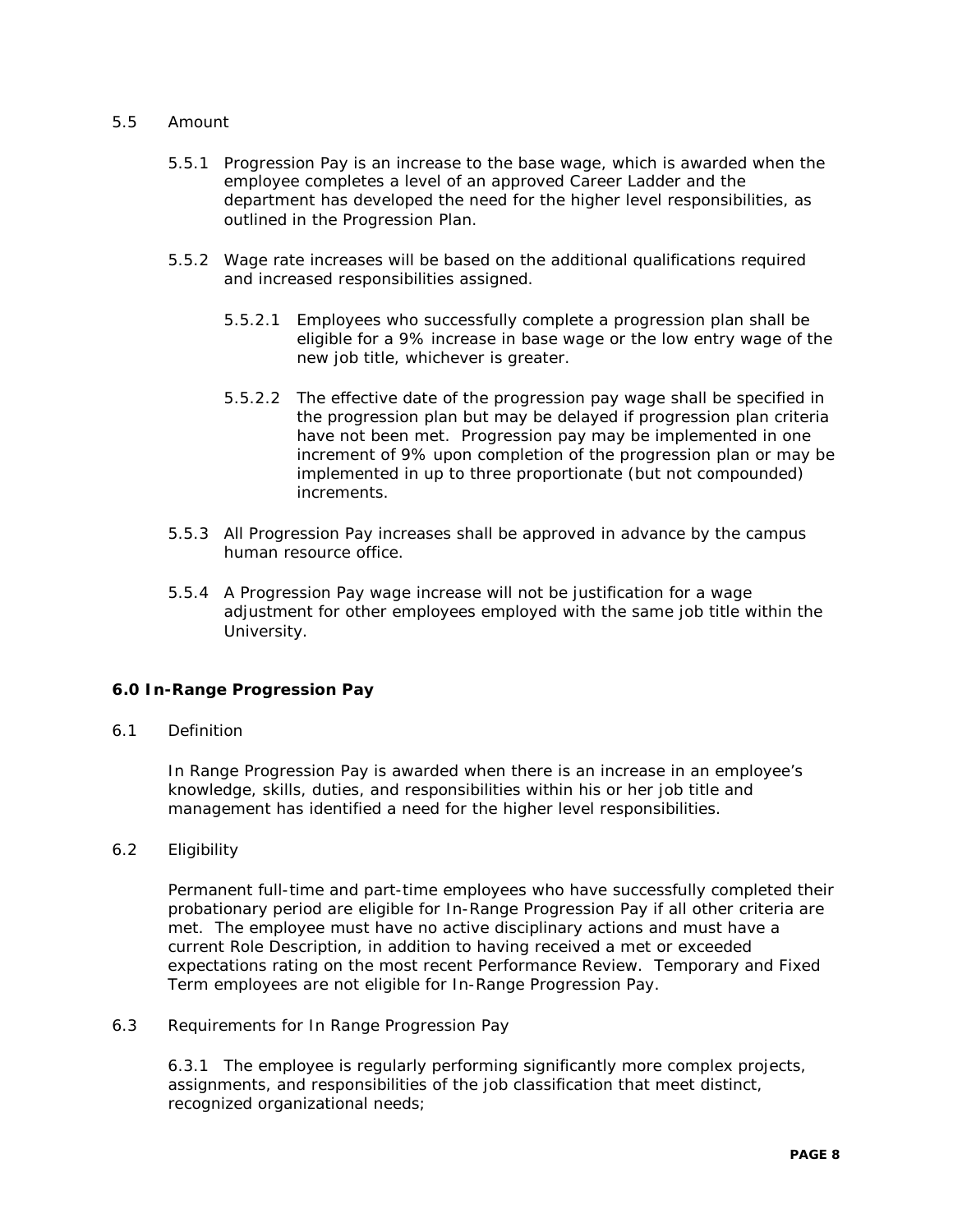6.3.2 The employee has demonstrated the attainment of a significantly higher level of knowledge and skills that are specific to his or her job classification and functional area;

6.3.3 The employee's most recent Performance review within the current job classification reflects a Met or Exceeded Expectations rating;

6.3.4 Confirmation that at least 12 months have elapsed since the employee's last In-Range progression;

6.3.5 The amount of the proposed increase should be justified and reasonable when compared to other appropriate positions; and

6.3.6 Confirmation that funds have been identified and authorized by the appropriate administrator to support the wage rate increase.

- 6.4 Procedures for Development
	- **Step 1:** Employee and supervisor agree that an In-Range Progression is appropriate based on business need.
	- **Step 2:** Supervisor completes an In-Range Progression Form, and any other forms required by the campus, requesting approval by the department head.
	- **Step 3:** Employee, immediate supervisor, and the Dean/Director must sign the In-Range Progression Plan form. The campus human resource office must also review, approve, and sign the form.
- 6.5 Amount

In-Range Progression Pay is an increase to the base wage, which is awarded when approved through the appropriate administrative officials on each campus, including Human Resources. The amount of the increase will be four (4) percent of the base wage of the employee.

## **7.0 Lump Sum Bonuses**

7.1 Definition

A Lump Sum Bonus (not added to employee's base wage) may be awarded to an employee when that employee has exhibited exemplary service or contribution to the University. The award of a Lump Sum Bonus is at the employer's discretion. There is no entitlement to a Lump Sum Bonus and it is up to the employer to advance such a request. Lump Sum Bonuses may be given in an amount not to exceed a maximum of \$2,000.

- 7.2 Eligibility
	- 7.2.1 Permanent employees who have successfully completed their probationary period and are assigned to a position covered by the MUS Staff Compensation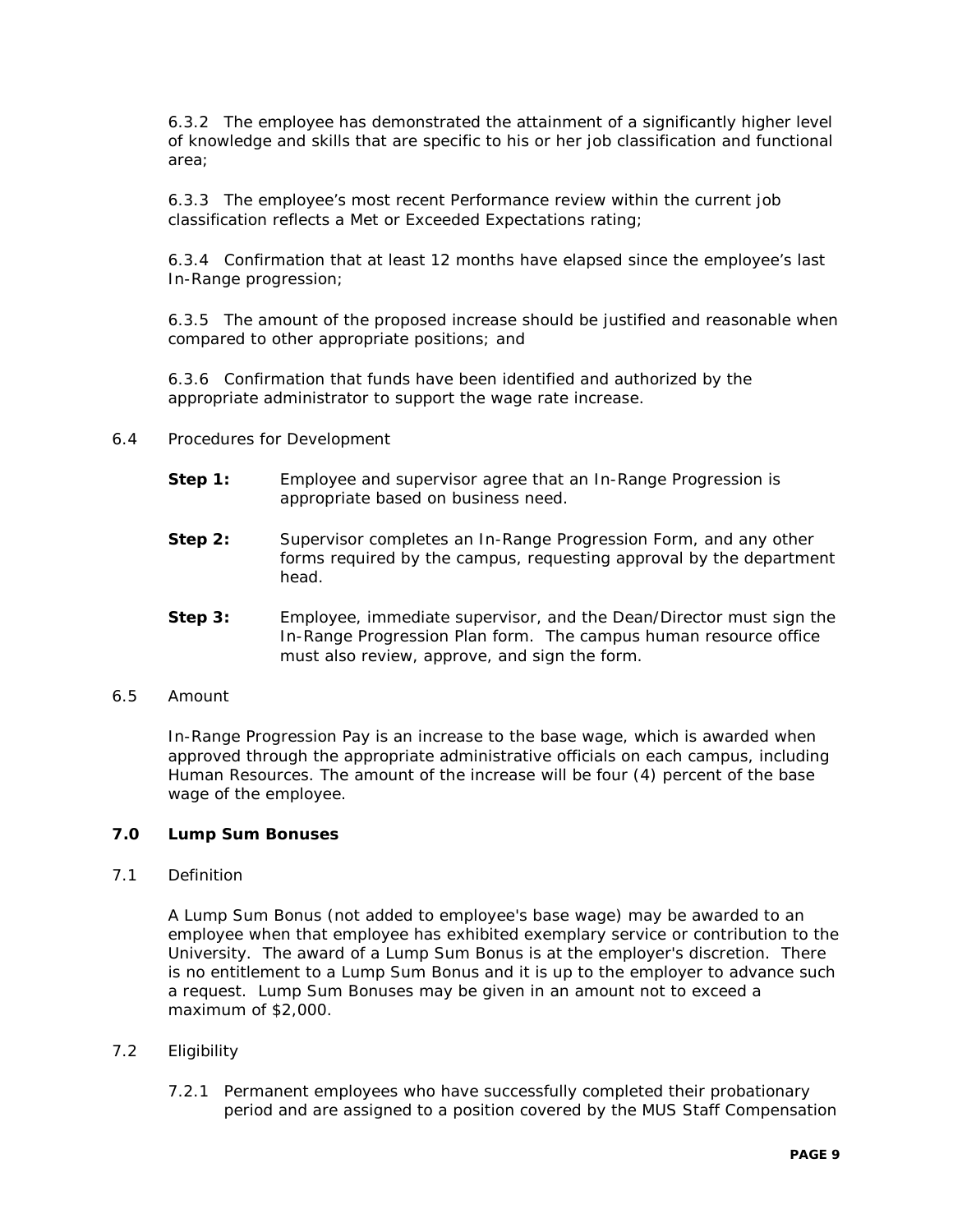Plan may receive a Lump Sum Bonus upon the recommendation of their supervisor if the job performance criteria are met.

7.2.2 Employees must have no active formal disciplinary action, must have a current Role Description, and must have received a Met or Exceeded Expectations rating on the most recent Performance Review. Temporary and fixed-term employees are not eligible for Lump Sum Bonuses.

#### 7.3 Criteria

The following performance criteria shall be used in making requests for Lump Sum Bonuses: To qualify for a Lump Sum Bonus, the employee must have demonstrated exceptional performance in the following criteria: 1A and 1B and 1C, PLUS meet ONE of the additional criteria: 2A or 2B or 2C or 2D or 2E.

1A. Effort.

The effort of work greatly exceeds expectations. The work produced a positive, significant effect for the University. The service, project, or product clearly demonstrates an extra effort put forth by the employee.

#### **- AND -**

B. Consistency

In order to be eligible for a bonus, an employee must maintain a consistent level of satisfactory or higher job performance on a recurring basis over a significant period of time. The effort required to accomplish the extraordinary project or product is of noteworthy duration and the exceptional/superior service is consistently applied.

#### **- AND -**

1C. Quality

The service, project or product is of the highest quality and greatly exceeds typical job performance expectations.

#### **- AND -**

2A. Quantity

The amount of work produced clearly exceeds standard expectations for others.

## **- OR -**

#### 2B. Originality

The service, product, or project is exceptionally creative and innovative.

**- OR -**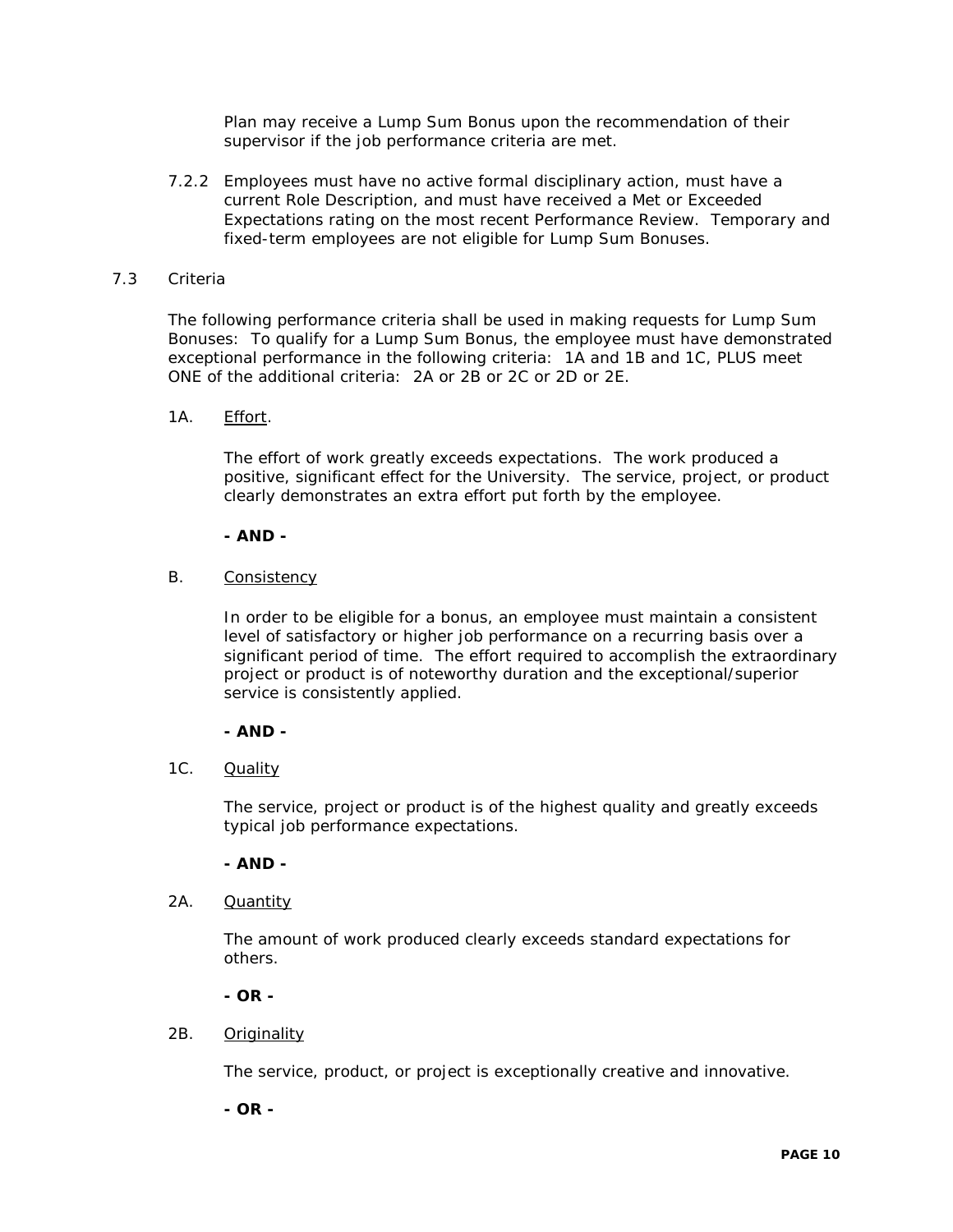## 2C. Cost Savings/Revenue Generation

The product or service will create a substantial, documented cost-saving or revenue-generating effort for the University.

## - **OR -**

2D. Efficiency

Efficiency of university operations is measurably enhanced by the employee's work.

#### **- OR -**

2E. Life Safety/Safety of Working Conditions

Action(s) taken by the employee results in the prevention of serious property damage and/ or physical injury and is outside the scope of employee's regularly assigned job duties and responsibilities.

- 7.4 Approval and Reporting
	- **Step 1:** A Lump Sum Bonus Request Form shall be completed by employee's immediate supervisor and endorsed by the Dean/Director of the department.
	- **Step 2:** The supervisor shall attach to the form all relevant documentation supporting the request.
	- **Step 3:** The request form and documentation shall be forwarded to the campus human resource office.
	- **Step 4:** The Human Resource Office will review and evaluate the request.
		- a. If approved by the campus human resource office and no other approvals are required, the Dean/Director will be notified of such approval, and the request will be submitted for processing of the payment.
		- b. If denied by the campus human resource office, the immediate supervisor and Dean/Director will be notified of the denial and reason(s) for such denial.
		- c. If approved by the campus human resource office and all others required by campus policy, the signed form shall be forwarded to the appropriate Vice President, Vice Chancellor or executive officer and campus CEO. If approved, the form shall be returned to the campus human resource office in order to process the payment. If denied, the Vice President, Vice Chancellor or other appropriate executive officer and campus CEO will notify the campus human resource office of the reason(s) for the denial.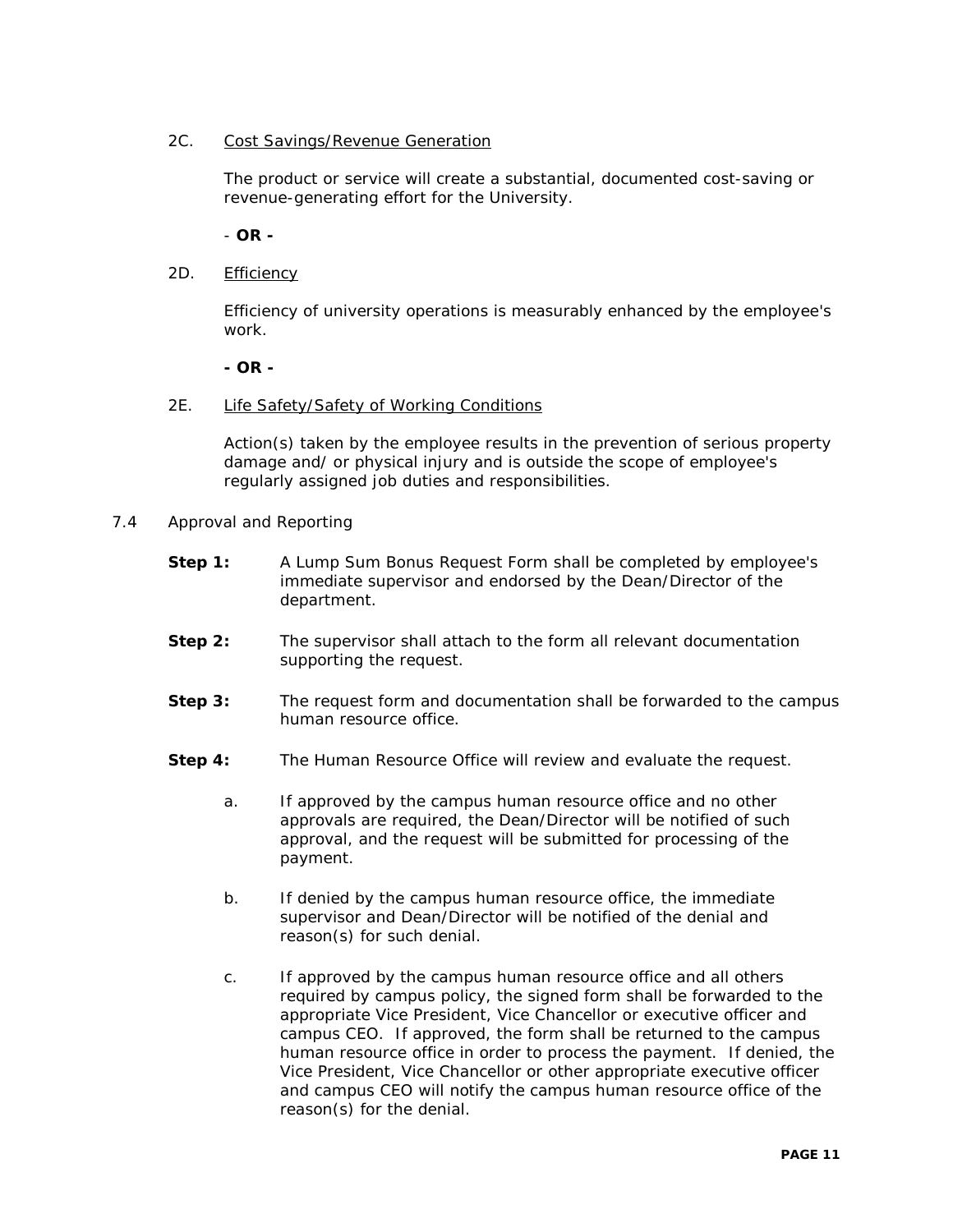- **Step 5:** Upon receipt of all required approvals and submission for payment, the Lump Sum Bonus shall be processed as soon as reasonably possible. The campus human resource office shall determine whether the Lump Sum Bonus will be issued as part of the regularly scheduled paycheck or as a special check.
- 7.5 Approval Requirements
	- 7.5.1 Campus Discretion. Campuses may establish their own signature procedures that would require signatures in addition to those specified below.
	- 7.5.2 Amount up to \$500.
		- $\Box$  Employee's immediate supervisor
		- $\Box$  Dean/Director of department
		- □ Campus Human Resources Director
	- 7.5.3 Amount greater than \$500 up to \$1,250.
		- $\Box$  Employee's immediate supervisor
		- $\Box$  Dean/Director of department
		- □ Campus Human Resources Director
		- $\Box$  Vice President, Vice Chancellor or other appropriate executive officer
	- 7.5.4 Amount greater than \$1,250 up to \$2,000.
		- $\Box$  Employee's immediate supervisor
		- Dean/Director of department
		- □ Campus Human Resources Director
		- $\Box$  Vice President, Vice Chancellor or other appropriate executive officer
		- $\Box$  Campus Chief Executive Officer

#### 7.6 Denial/Appeal Procedure

A request for a Lump Sum Bonus may be denied by the Dean/Director, Vice President or Chancellor, Chief Executive Officer, or campus Human Resources Director. If denied, the employee's immediate supervisor will be provided an explanation of such denial by the campus human resource office.

Denials of Lump Sum Bonus requests may not be appealed or grieved.